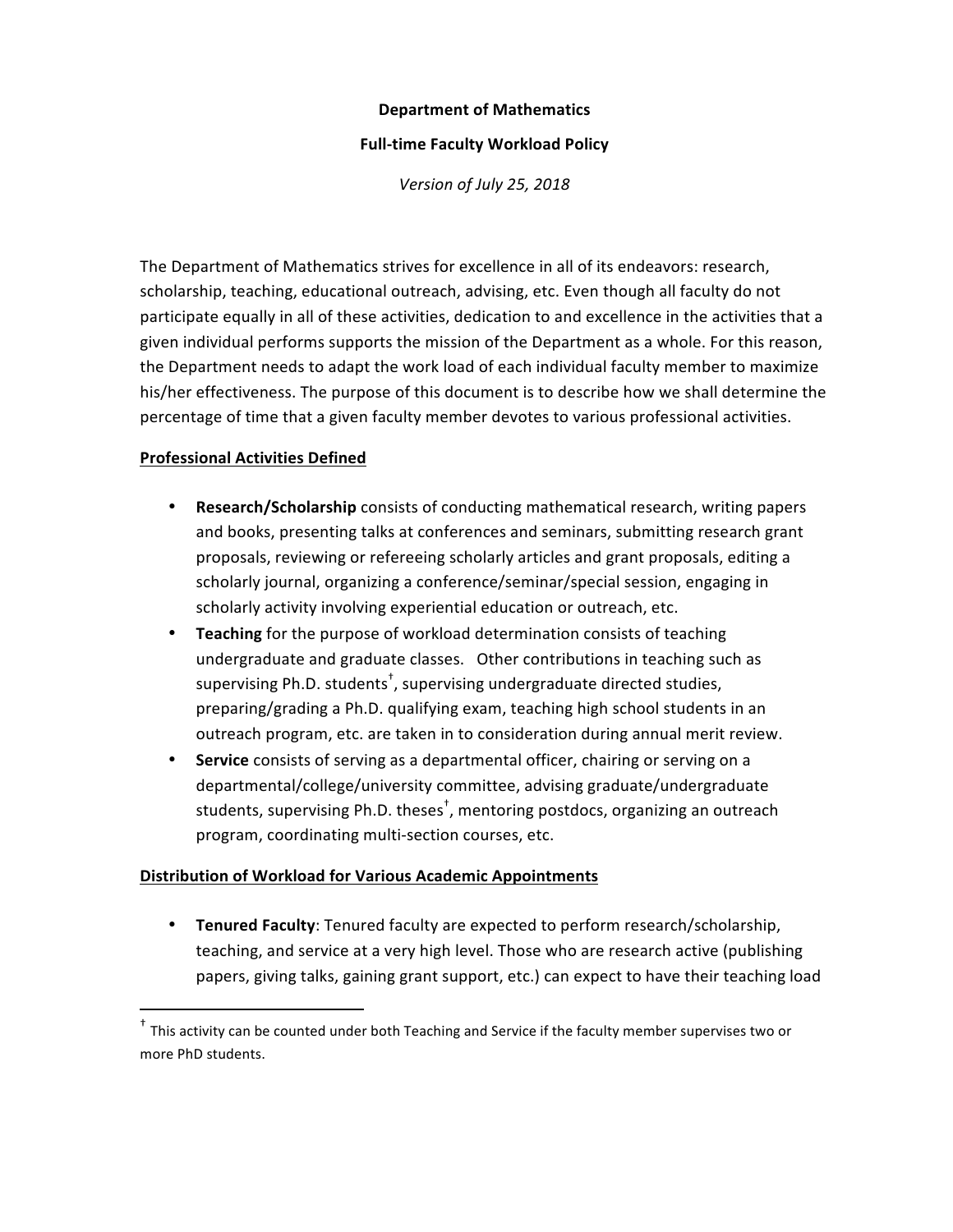set at 3 or 3.5 courses per year, depending on the level of research activity. (Teaching 3.5 courses per year means alternating between 3 and 4 courses per year.) On the other hand, tenured faculty who have become less active in research (as evidenced by lower scores for research in their annual merit review) may see their teaching load set to 4 or more courses per year. Similarly, tenured faculty who contribute more than the basic amount of service (e.g., serving as Vice Chair, Graduate Director, Teaching Director, or Head Advisor), may have their teaching load reduced, while faculty who decline to participate in an adequate amount of service may have their teaching load increased by 0.5 or even 1 course per year.

- **Zelevinsky Research Instructors (ZRIs):** These are three-year postdoctoral appointments. ZRI's are expected to develop a dynamic research program, publish papers in peer-reviewed journals, give talks at conferences and seminars, engage in research discussions with T/TT faculty in the Department. Teaching load is 3 courses per year. Some service, especially of a scholarly or educational nature, is encouraged.
- **Teaching Faculty**: These are full-time non-tenure-track appointments. Teaching Faculty are expected to maintain a very high standard and commitment to teaching; teaching load is 6 courses per year. They are also expected to provide some service to the Department (as defined above, but on a limited scale, such as serving on a departmental committee) and engage in professional development, which may include scholarship. A reduction in teaching load for Teaching Faculty can only occur when very significant service (e.g. serving as an Academic Advisor or Program Director) to the Department is involved. Such a reduction must be authorized by the Department Chair.
- Tenure-Track Faculty: Tenure-track faculty are expected to perform research/scholarship, teaching, and service at a very high level, although the amount of service expected is lower than that for tenured faculty. All tenure-track faculty have a teaching load of 3 courses per year.

### **Modifications to Workload:**

If, during the annual merit review process, exceptionally high or low performance suggests that a faculty member's workload is inappropriate, it may be adjusted for future years; this decision is made by the Department Chair with input from the Merit and Loads Committee; in cases where an increase in teaching load for a T/TT faculty member is proposed, the faculty member will be given a warning for at least one year before the increase is implemented. In addition, in certain circumstances, the workload allocation may be temporarily adjusted.

Some examples of temporary adjustments follow:

• Pre-tenure course reduction: All tenure-track faculty have a two-course teaching load in their first two years.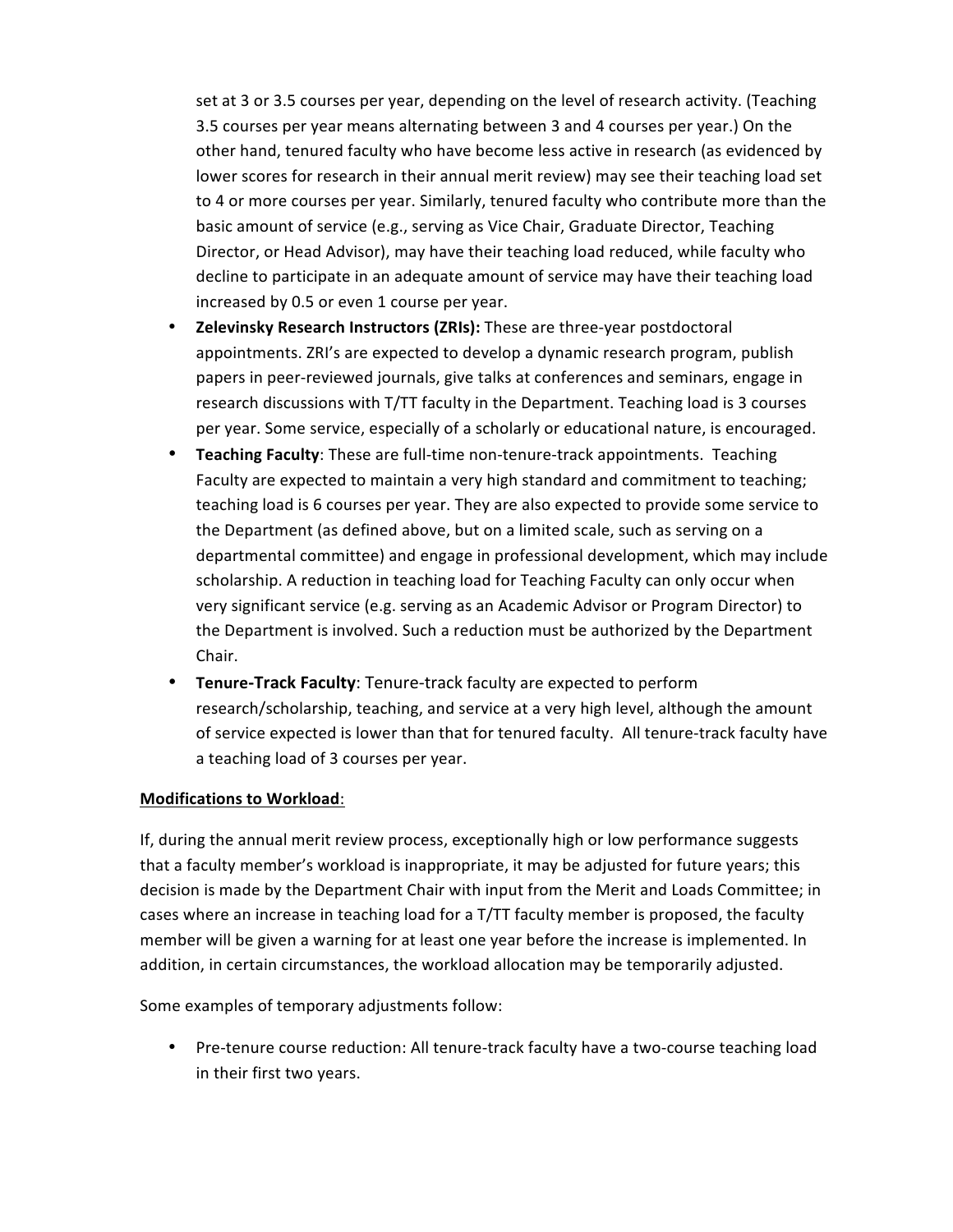- Sabbatical leave: For a one-semester sabbatical leave the workload will be adjusted accordingly. For example, a tenured faculty member with a teaching load of 4 courses/year is given a 2-course teaching reduction during a sabbatical year.
- Family/medical leaves: Temporary adjustments to workloads may occur in accordance with University policies.

### **Periodic Review of Workload and Workload Policy:**

Every three years a Workload Committee will systematically review the workloads of all fulltime faculty and, if necessary, make recommendations for adjustment to the Department Chair. However, in any year, an individual faculty member can request a review of his/her workload (which will then be conducted during the merit review process).

The Workload Policy will be reviewed each year (next review 9/30/2019).

### **Appeals Process**:

If any full-time faculty member wishes to appeal their workload, they should inform the Department Chair. Such appeals will be considered by the Department's Executive Committee. If the appeal is successful, the Executive Committee may change the faculty member's workload until the next three-year review.

### **Transparency**:

This workload policy document will be publicly available on the Mathematics Department Website. In addition, the workload percentages for each full-time faculty member in the Math Department will be made available to other full-time faculty members in the Department through our Sharepoint site.

### **Joint Appointments**:

Workloads will be adjusted according to their percentage in the Math Department. For example, a T/TT faculty who is highly active in research and has a 50% appointment in the Mathematics Department can expect to have a teaching load of 1.5 math courses annually (i.e., alternate between 1 and 2 courses annually).

### **Approval Dates**:

Mathematics Department: 2/26/2018

Revised: 7/25/2018 Dean of College of Science: March 12, 2018, July 25, 2018 (revised) Sent to Provost: March 12, 2018, August 23, 2018 Approved by Provost: